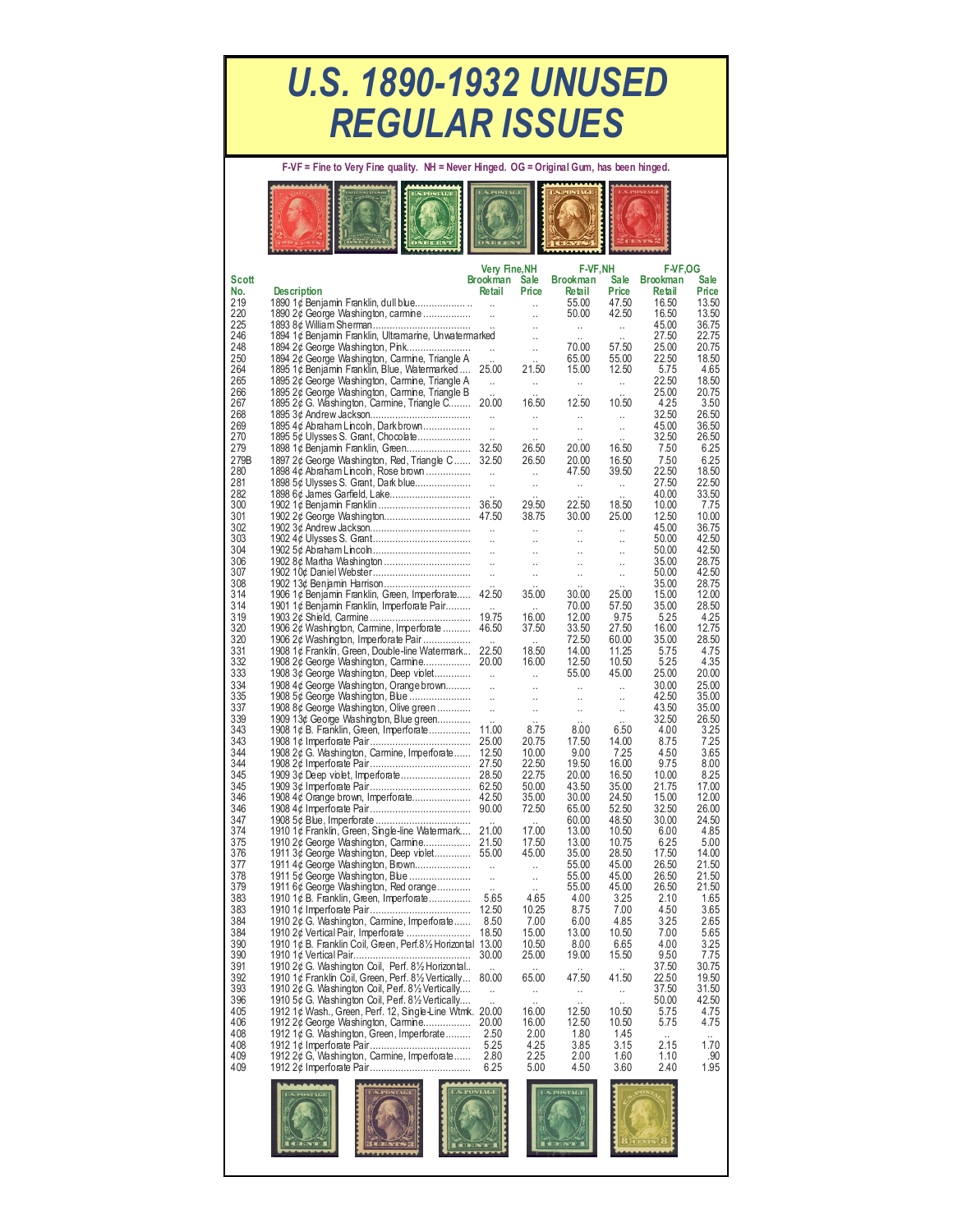| PAGE <sub>2</sub> |                                                                                                                   |                                              |                                              |                                      |                               |                           |                      |  |
|-------------------|-------------------------------------------------------------------------------------------------------------------|----------------------------------------------|----------------------------------------------|--------------------------------------|-------------------------------|---------------------------|----------------------|--|
|                   |                                                                                                                   | Very Fine, NH                                |                                              | <b>F-VF, NH</b>                      |                               | <b>F-VF,OG</b>            |                      |  |
| Scott<br>No.      | <b>Description</b>                                                                                                | Brookman<br>Retail                           | <b>Sale</b><br>Price                         | <b>Brookman</b><br>Retail            | <b>Sale</b><br>Price          | <b>Brookman</b><br>Retail | <b>Sale</b><br>Price |  |
| 410               | 1912 1¢ Washington Coil, Green, Perf.81/2 Horiz 18.50                                                             |                                              | 15.00                                        | 11.00                                | 7.95                          | 5.50                      | 3.95                 |  |
| 410<br>411        | 1912 2¢ Carmine, Coil, Perforated 81/2 Horizontal 31.50                                                           |                                              | 36.50<br>25.00                               | 27.50<br>19.50                       | 21.00<br>16.00                | 12.75<br>9.50             | 10.00<br>7.50        |  |
| 411               |                                                                                                                   |                                              | 61.50                                        | 47.50                                | 38.50                         | 23.50                     | 19.00                |  |
| 412<br>413        | 1912 1¢ G. Washington, Green, Perf. 81/2 Vertical.<br>1912 $2¢$ G. Washington, Perforated $8\frac{1}{2}$ Vertical | $\ddot{\phantom{a}}$<br>$\ddot{\phantom{a}}$ | $\ddot{\phantom{a}}$<br>$\ddot{\phantom{a}}$ | 50.00<br>$\mathcal{L}_{\mathcal{A}}$ | 43.50<br>u.                   | 22.50<br>50.00            | 18.75<br>42.75       |  |
| 414               | 1912 8¢ Benjamin Franklin, Olive green                                                                            | $\mathbb{R}^2$                               |                                              | $\ddotsc$                            | $\ddotsc$                     | 37.50                     | 30.75                |  |
| 415<br>416        | 1914 9¢ Benjamin Franklin, Salmon red<br>1912 10¢ Benjamin Franklin, Orange yellow                                | $\ddot{\phantom{a}}$<br>$\ddotsc$            | u,                                           | $\ddotsc$                            | $\ddotsc$<br>u,               | 45.00<br>37.50            | 36.50<br>30.75       |  |
| 417<br>424        | 1914 12¢ Benjamin Franklin, Claret brown                                                                          |                                              |                                              | 4.50                                 |                               | 38.50                     | 31.50<br>1.85        |  |
| 425               | 1914 1¢ Green, Perf.10, Single-line Watermark<br>1914 2¢ George Washington, Rose red                              | 7.50<br>6.25                                 | 6.00<br>5.00                                 | 3.75                                 | 3.50<br>3.15                  | 2.25<br>1.85              | 1.50                 |  |
| 426<br>427        | 1914 3¢ George Washington, Deep violet 44.50                                                                      |                                              | 36.50                                        | 27.50                                | 22.50                         | 12.00                     | 9.75                 |  |
| 428               | 1914 4¢ George Washington, Brown<br>1914 5¢ George Washington, Blue                                               | $\ddot{\phantom{a}}$<br>$\ddot{\phantom{1}}$ | $\ddot{\phantom{a}}$<br>$\ddotsc$            | 65.00<br>65.00                       | 52.50<br>52.50                | 27.50<br>27.50            | 22.50<br>22.50       |  |
| 429<br>431        | 1914 6¢ George Washington, Red orange<br>1914 8¢ Benjamin Franklin, Olive green                                   | $\mathcal{L}$<br>$\sim$                      | $\ddotsc$<br>$\ddotsc$                       | 65.00                                | 52.50                         | 40.00<br>30.00            | 32.50<br>24.00       |  |
| 432               | 1914 9¢ Benjamin Franklin, Salmon red                                                                             | $\ddot{\phantom{a}}$                         | $\ddotsc$                                    | $\ddotsc$                            | u.                            | 37.50                     | 30.00                |  |
| 433<br>434        | 1914 10¢ Benjamin Franklin, Orange yellow<br>1915 11¢ Benjamin Franklin, Dark green 67.50                         |                                              | 55.00                                        | 42.50                                | 35.00                         | 37.50<br>18.00            | 30.00<br>14.75       |  |
| 435               | 1914 12¢ Benjamin Franklin, Claret brown 72.50                                                                    |                                              | 59.50                                        | 45.00                                | 37.50                         | 21.00                     | 17.00                |  |
| 441<br>441        | 1914 1¢ Washington Coil, Green, Perf. 10 Horiz                                                                    | 2.85<br>7.50                                 | 2.30<br>6.00                                 | 1.80<br>4.75                         | 1.45<br>3.85                  | 2.40                      | 1.95                 |  |
| 442               | 1914 2¢ Carmine Coil, Perforated 10 Horizontal 29.50                                                              |                                              | 24.00                                        | 17.50                                | 14.50                         | 8.75                      | 7.25                 |  |
| 442<br>443        | 1914 1¢ Green Coil, Perforated 10 Vertical                                                                        | $\mathbf{r}$                                 | 57.50<br>$\mathcal{L}_{\mathcal{A}}$         | 43.50<br>55.00                       | 35.75<br>45.00                | 21.50<br>25.00            | 17.50<br>20.00       |  |
| 444<br>447        | 1914 2¢ Carmine Coil, Perforated 10 Vertical                                                                      | $\ddot{\phantom{a}}$                         | $\ddot{\phantom{a}}$                         | $\ddot{\phantom{1}}$                 | $\mathcal{L}_{\mathcal{A}}$   | 38.50                     | 32.50                |  |
| 448               | 1914 5¢ Blue Coil, Perforated 10 Vertical<br>1915 1¢ Washington Coil, Green, Perf. 10 Horiz                       | 20.75                                        | 16.75                                        | 12.50                                | 10.00                         | 42.50<br>6.25             | 33.75<br>5.00        |  |
| 448<br>450        | 1915 2¢ Carmine Coil, Perf. 10 Horizontal 35.00                                                                   |                                              | 42.50<br>28.75                               | 32.50<br>22.00                       | 26.50<br>18.00                | 15.00<br>10.50            | 12.50<br>8.50        |  |
| 450               |                                                                                                                   |                                              | 65.00                                        | 50.00                                | 40.75                         | 25.00                     | 20.00                |  |
| 452<br>452        | 1914 1¢ Green Coil, Perforated 10 Vertical 33.00                                                                  |                                              | 27.00<br>67.50                               | 20.75<br>51.50                       | 16.75<br>41.50                | 9.50<br>23.50             | 7.50<br>18.75        |  |
| 455               | 1915 2¢ Carmine Coil, Perforated 10 Vertical 22.50                                                                |                                              | 18.50                                        | 14.00                                | 11.50                         | 7.00                      | 5.65                 |  |
| 455<br>457        | 1915 4¢ Brown Coil, Perforated 10 Vertical                                                                        | $\ddot{\phantom{a}}$                         | 46.50<br>W.                                  | 33.50<br>43.50                       | 26.50<br>36.50                | 17.00<br>21.50            | 13.75<br>18.00       |  |
| 458               | 1916 5¢ Blue Coil, Perforated 10 Vertical                                                                         |                                              | $\ddot{\phantom{a}}$                         | 50.00                                | 41.75                         | 25.00                     | 20.75                |  |
| 462<br>463        | 1916 1¢ Green, Perforated 10, Unwatermarked 21.00                                                                 |                                              | 17.00<br>10.50                               | 13.00<br>8.00                        | 10.50<br>6.65                 | 6.25<br>3.75              | 5.00<br>3.15         |  |
| 465               | 1916 4¢ George Washington, Orange brown                                                                           | $\mathbf{H}$                                 | $\ddot{\phantom{a}}$                         | $\bar{\mathcal{A}}$                  | u,                            | 35.00                     | 28.50                |  |
| 470<br>471        | 1916 8¢ Benjamin Franklin, Olive green<br>1916 9¢ Benjamin Franklin, Salmon red                                   | $\ddot{\phantom{a}}$<br>$\ddotsc$            | $\ddotsc$<br>$\ddotsc$                       | $\ddotsc$<br>$\ddotsc$               | $\ddotsc$<br>u,               | 45.00<br>45.00            | 36.50<br>36.50       |  |
| 473<br>474        | 1916 11¢ Benjamin Franklin, Dark green                                                                            | $\ddot{\phantom{a}}$                         | $\ddotsc$                                    | $\ddotsc$                            | $\ddotsc$                     | 35.00<br>45.00            | 28.50<br>36.50       |  |
| 481-84            | 1916 12¢ Benjamin Franklin, Claret brown                                                                          |                                              | 46.50                                        | 39.50                                | 31.75                         | 19.00                     | 15.25                |  |
| 481<br>481        | 1916 1¢ Washington, Green, Imperforate                                                                            | 2.50<br>5.50                                 | 2.10<br>4.50                                 | 1.85<br>3.85                         | 1.50<br>3.15                  | 2.00                      | 1.60                 |  |
| 482               |                                                                                                                   | 3.40                                         | 2.75                                         | 2.40                                 | 1.95                          | 1.25                      | 1.00                 |  |
| 482<br>483        |                                                                                                                   | 7.50                                         | 6.25<br>22.00                                | 5.25<br>20.00                        | 4.25<br>16.00                 | 2.75<br>9.75              | 2.25<br>8.00         |  |
| 483               |                                                                                                                   |                                              | 50.00                                        | 45.00                                | 36.50                         | 21.75                     | 17.50                |  |
| 484<br>484        |                                                                                                                   |                                              | 20.00<br>45.00                               | 17.50<br>38.50                       | 14.00<br>31.50                | 8.25<br>18.50             | 6.75<br>15.00        |  |
| 486-89<br>486     |                                                                                                                   | - 2.25                                       | 41.50<br>1.80                                | 35.00<br>1.45                        | 28.00<br>1.20                 | 17.50                     | 14.00                |  |
| 486               | 1918 1¢ Washington Coil, Perforated 10 Horizontal                                                                 | 5.15                                         | 4.15                                         | 3.35                                 | 2.60                          | ä,                        |                      |  |
| 487<br>487        | 1916 2¢ Carmine Coil, Type II, Perf.10 Horizontal. 36.50                                                          |                                              | 29.50<br>$\ddot{\phantom{a}}$                | 23.50<br>57.50                       | 18.75<br>46.50                | 11.50<br>27.50            | 9.25<br>22.00        |  |
| 488               | 1919 2¢ Carmine Coil, Type III, Perf.10 Horizontal.                                                               | 7.50                                         | 6.00                                         | 5.00                                 | 3.95                          | 2.50                      | 2.00                 |  |
| 488<br>489        | 1917 3¢ Violet Coil, Perforated 10 Horizontal                                                                     | 21.50<br>12.00                               | 17.50<br>9.75                                | 14.00<br>7.75                        | 11.50<br>6.25                 | 7.00<br>3.75              | 5.75<br>3.15         |  |
| 489               |                                                                                                                   |                                              | 21.50                                        | 17.50                                | 14.50                         | 8.75                      | 7.25                 |  |
| 490/97<br>492     | 1916-22 #490,92-97 Perforated 10 Coils (7) 165.00<br>1916 2¢ Carmine Coil, Perforated 10 Vertical 22.75           |                                              | 130.00<br>18.50                              | 110.00<br>15.00                      | 85.00<br>12.50                | 55.00<br>7.50             | 43.50<br>6.25        |  |
| 492<br>493        | 1917 3¢ Violet Coil, Type I, Perforated 10 Vertical. 39.00                                                        | 50.00                                        | 41.50<br>31.75                               | 32.50<br>26.00                       | 26.50<br>21.00                | 17.00<br>12.50            | 13.75<br>10.00       |  |
| 493               |                                                                                                                   |                                              |                                              | 65.00                                | 52.50                         | 32.50                     | 26.50                |  |
| 494<br>494        | 1918 3¢ Violet Coil, Type II, Perforated 10 Vertical                                                              | 27.50<br>72.50                               | 22.50<br>58.50                               | 18.00<br>47.50                       | 14.50<br>38.50                | 8.75<br>22.50             | 7.00<br>18.00        |  |
| 495               | 1917 4¢ Orange brown Coil, Perforated 10 Vertical 28.50                                                           |                                              | 23.00                                        | 18.50                                | 15.00                         | 9.00                      | 7.25                 |  |
| 495<br>496        | 1919 5¢ Blue Coil, Perforated 10 Vertical                                                                         | 8.25                                         | 58.50<br>6.75                                | 47.50<br>5.50                        | 38.50<br>4.50                 | 22.50<br>2.75             | 18.00<br>2.25        |  |
| 496               |                                                                                                                   | 19.50                                        | 16.00                                        | 13.00                                | 10.50                         | 6.50                      | 5.25                 |  |
| 497<br>501        | 1922 10¢ Orange yellow Coil, Perf. 10 Vertical<br>1917 3¢ Washington, Light violet, Flat, Perf. 11                | 49.50<br>30.00                               | 40.75<br>25.00                               | 32.50<br>20.00                       | 26.50<br>16.00                | 16.50<br>9.50             | 13.00<br>7.50        |  |
| 502               | 1917 3¢ George Washington, Dark violet                                                                            | 37.00                                        | 30.75                                        | 24.50                                | 20.00                         | 11.00                     | 8.75                 |  |
| 503<br>504        | 1917 5¢ George Washington, Blue                                                                                   | 24.00                                        | 22.00<br>19.50                               | 18.00<br>16.00                       | 14.25<br>13.00                | 8.50<br>7.00              | 6.75<br>5.75         |  |
| 506<br>507        | 1917 6¢ George Washington, Red orange 36.50                                                                       |                                              | 30.00                                        | 24.00                                | 19.75<br>43.50                | 11.00<br>23.50            | 8.75<br>18.50        |  |
| 508               | 1917 7¢ George Washington, Black<br>1917 8¢ Benjamin Franklin, Olive bistre                                       | 31.50                                        | 26.00                                        | 52.50<br>21.00                       | 17.00                         | 10.00                     | 8.35                 |  |
| 509<br>510        | 1917 10¢ Benjamin Franklin, Orange yellow 41.50                                                                   |                                              | 26.00<br>33.50                               | 21.00<br>27.50                       | 17.00<br>22.50                | 10.00<br>13.00            | 8.35<br>10.50        |  |
| 511               | 1917 11¢ Benjamin Franklin, Light green                                                                           | 25.00                                        | 20.75                                        | 16.50                                | 13.50                         | 7.50                      | 6.00                 |  |
| 512<br>513        | 1917 12¢ Benjamin Franklin, Claret brown 25.00<br>1919 13¢ Benjamin Franklin, Apple green 28.50                   |                                              | 20.75<br>23.00                               | 16.50<br>19.00                       | 13.25<br>15.50                | 7.50<br>9.50              | 6.00<br>7.75         |  |
| 514               | 1917 15¢ Benjamin Franklin, Gray                                                                                  | $\ddotsc$                                    | .,                                           | 70.00                                | 57.50                         | 32.50                     | 26.50                |  |
| 515<br>516        | 1917 20¢ Benjamin Franklin, Light ultramarine<br>1917 30¢ Benjamin Franklin, Orange red                           | $\ddot{\phantom{a}}$<br>$\ddotsc$            | $\ddotsc$<br>$\ddotsc$                       | $\ddot{\phantom{a}}$<br>60.00        | $\ddot{\phantom{a}}$<br>48.50 | 35.00<br>27.50            | 28.50<br>22.50       |  |
| 517<br>518        | 1917 50¢ Benjamin Franklin, Red violet<br>1917 \$1 Benjamin Franklin, Violet brown                                | l.                                           | $\ddotsc$                                    | u.                                   | u,                            | 45.00<br>40.00            | 36.50<br>32.50       |  |
| 525               | 1918 1¢ Gray green, Offset, Perforated 11                                                                         | $\mathbf{r}$<br>7.50                         | 6.25                                         | 4.75                                 | 3.95                          | 2.10                      | 1.70                 |  |
|                   |                                                                                                                   |                                              |                                              |                                      |                               |                           |                      |  |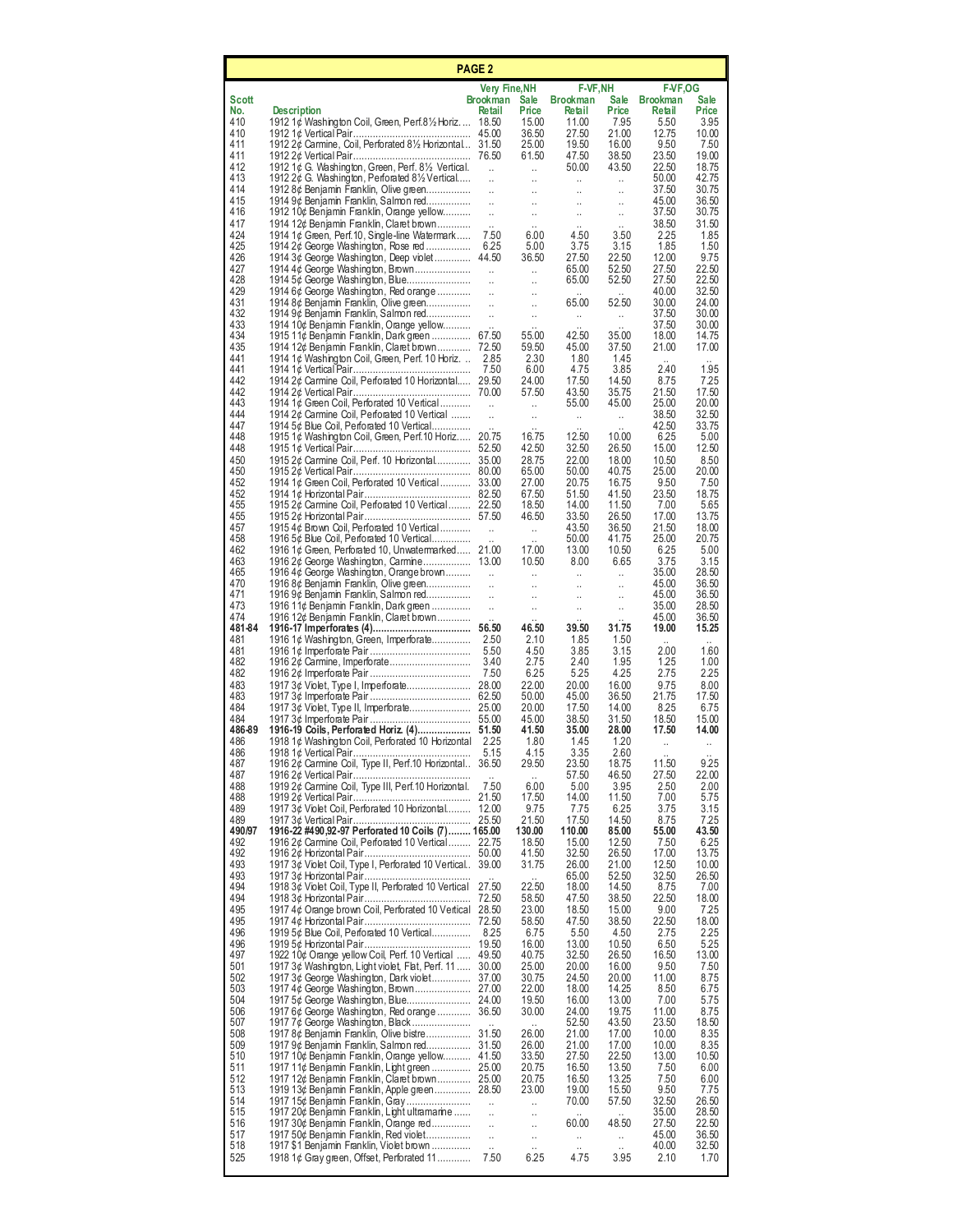| <b>PAGE 3</b>                          |                                                                                                                                                                                                                                                     |                                                |                                                |                                                      |                                                 |                                                              |                                                         |  |
|----------------------------------------|-----------------------------------------------------------------------------------------------------------------------------------------------------------------------------------------------------------------------------------------------------|------------------------------------------------|------------------------------------------------|------------------------------------------------------|-------------------------------------------------|--------------------------------------------------------------|---------------------------------------------------------|--|
| Scott                                  |                                                                                                                                                                                                                                                     | <b>Very Fine, NH</b>                           |                                                | F-VF,NH                                              |                                                 | <b>F-VF,OG</b>                                               |                                                         |  |
| No.<br>526<br>527<br>528<br>528A       | <b>Description</b>                                                                                                                                                                                                                                  | <b>Brookman</b><br>Retail                      | Sale<br>Price<br>56.50<br>42.50<br>26.00       | <b>Brookman</b><br>Retail<br>42.50<br>32.50<br>20.00 | <b>Sale</b><br>Price<br>35.00<br>26.50<br>16.50 | <b>Brookman</b><br>Retail<br>20.00<br>16.00<br>9.00<br>39.50 | <b>Sale</b><br>Price<br>16.50<br>13.00<br>7.50<br>32.50 |  |
| 528B<br>529<br>530<br>531<br>531       |                                                                                                                                                                                                                                                     |                                                | 55.00<br>8.75<br>5.15<br>19.00<br>40.00        | 42.50<br>6.50<br>3.85<br>16.00<br>35.00              | 33.75<br>5.25<br>3.15<br>13.00<br>28.50         | 18.50<br>3.00<br>1.65<br>8.00<br>17.50                       | 15.00<br>2.50<br>1.30<br>6.50<br>14.00                  |  |
| 532<br>534<br>534<br>534A<br>535       | 1920 2¢ Carmine, Type IV, Imperforate<br>1920 2¢ Carmine, Type Va, Imperforate<br>1920 2¢ Carmine, Type VI, Imperforate                                                                                                                             | 31.50                                          | 25.00<br>56.50<br>16.75                        | 67.50<br>22.50<br>50.00<br>70.00<br>14.50            | 50.00<br>18.00<br>40.00<br>56.50<br>11.75       | 30.00<br>11.75<br>26.50<br>30.00<br>6.75                     | 24.00<br>9.50<br>21.50<br>24.00<br>5.50                 |  |
| 535<br>536<br>538<br>540<br>541        | 1919 1¢ Gray green, Offset, Perforated $12\frac{1}{2}$ 70.00<br>1919 1¢ Green, Rotary, Perforated 11x10,<br>1919 $2¢$ Carmine rose, Rotary, Perforated 11 $x10$ 41.50<br>1919 3¢ Violet, Rotary, Perforated 11x10                                   | 31.75                                          | 36.50<br>57.50<br>26.00<br>34.00               | 32.50<br>40.00<br>18.00<br>23.50                     | 26.50<br>32.50<br>14.75<br>19.50                | 21.00<br>20.00<br>7.75<br>9.75<br>35.00                      | 16.50<br>16.00<br>6.25<br>8.00<br>28.75                 |  |
| 542<br>543<br>552<br>553<br>554<br>555 | 1919 $1¢$ Green, Rotary, Perforated $10x11$<br>1921 1¢ Green, Rotary, Perforated 10<br>1923 1¢ Franklin, Flat, Perforated 11<br>1925 1½¢ Warren Harding, Flat Press<br>1923 2¢ George Washington, Flat Press                                        | 43.75<br>2.35<br>4.15<br>6.75<br>4.50          | 35.75<br>1.95<br>3.35<br>5.50<br>3.65<br>33.50 | 25.00<br>1.30<br>2.75<br>4.50<br>2.95<br>27.50       | 20.75<br>1.10<br>2.20<br>3.65<br>2.40<br>22.75  | 10.75<br>1.40<br>2.25<br>1.40<br>13.00                       | 8.75<br>1.10<br>1.80<br>1.15<br>10.50                   |  |
| 556<br>557                             | 1922 5¢ Theodore Roosevelt, Flat Press 48.50                                                                                                                                                                                                        |                                                | 39.50<br>39.50                                 | 32.50<br>32.50                                       | 26.75<br>26.75                                  | 15.00<br>15.00                                               | 12.00<br>12.00                                          |  |
|                                        |                                                                                                                                                                                                                                                     |                                                |                                                |                                                      |                                                 |                                                              |                                                         |  |
| 558<br>559<br>560<br>561               | 1923 6¢ James Garfield, Flat Press<br>1923 7¢ William McKinley, Flat Press<br>1923 8¢ Ulysses S. Grant, Flat Press<br>1923 9¢ Thomas Jefferson, Flat Press                                                                                          | 23.75<br>32.50                                 | 19.50<br>26.00                                 | 60.00<br>15.00<br>21.50                              | 50.00<br>12.25<br>17.50                         | 30.00<br>7.50<br>37.50<br>10.50                              | 24.75<br>6.25<br>30.00<br>8.50                          |  |
| 562<br>563<br>564<br>565               | 1922 11¢ Rutherford Hayes, Flat Press<br>1923 12¢ Grover Cleveland, Flat Press                                                                                                                                                                      | 4.15<br>16.25                                  | 33.50<br>3.35<br>13.25<br>8.00                 | 27.50<br>2.75<br>10.75<br>6.50                       | 22.75<br>2.25<br>8.75<br>5.25                   | 13.75<br>1.35<br>5.25<br>3.25                                | 11.00<br>1.10<br>4.25<br>2.65                           |  |
| 566<br>567<br>568<br>569<br>570        | 1923 30¢ American Buffalo, Flat Press<br>1922 50¢ Amphitheater, Flat Press                                                                                                                                                                          | $\ddotsc$<br>$\ddot{\phantom{0}}$              | 42.50<br>39.50<br>38.50<br>ä,<br>              | 35.00<br>32.50<br>30.00<br>55.00<br>75.00            | 28.50<br>26.50<br>24.50<br>45.00<br>62.50       | 16.00<br>14.50<br>15.00<br>25.00<br>35.00                    | 12.75<br>11.75<br>12.00<br>20.00<br>28.50               |  |
| 571<br>575-77<br>575-77<br>575<br>575  | 1923 \$1 Lincoln Memorial, Flat Press<br>1923 1¢ Benjamin Franklin, Imperforate 14.75                                                                                                                                                               |                                                | 16.50<br>36.75<br>12.00<br>26.50               | 65.00<br>14.50<br>31.50<br>10.50<br>23.00            | 53.50<br>11.75<br>25.00<br>8.50<br>18.50        | 31.50<br>7.35<br>16.25<br>5.25<br>11.75                      | 25.00<br>5.85<br>13.00<br>4.25<br>9.50                  |  |
| 576<br>576<br>577<br>577               | 1925 11/ <sub>2</sub> ¢ Warren Harding, Flat, Imperforate<br>1923 2¢ George Washington, Imperforate<br>1923 2¢ Imperforate Pair.                                                                                                                    | -3.40<br>7.50<br>3.50<br>7.75                  | 2.75<br>6.00<br>2.85<br>6.25                   | 2.40<br>5.25<br>2.50<br>5.50                         | 1.95<br>4.25<br>2.00<br>4.50                    | 1.20<br>2.65<br>1.25<br>2.75                                 | 1.00<br>2.15<br>1.00<br>2.25                            |  |
| 581<br>582<br>583<br>584<br>585        | 1923 1¢ Benjamin Franklin, Rotary, Perforated 10 . 28.50<br>1925 11/ <sub>2</sub> ¢ Warren Harding, Perforated 10<br>1924 2¢ George Washington, Perforated 10<br>1925 3¢ Abraham Lincoln, Perforated 10<br>1925 4¢ Martha Washington, Perforated 10 | 17.50<br>8.00<br>$\ddot{\phantom{a}}$<br>51.50 | 23.00<br>14.00<br>6.50<br>41.50                | 17.75<br>11.00<br>5.00<br>47.50<br>35.75             | 14.50<br>8.75<br>4.00<br>39.50<br>28.75         | 8.50<br>5.00<br>2.40<br>22.50<br>17.50                       | 6.95<br>4.00<br>1.95<br>17.00<br>14.00                  |  |
| 586<br>587<br>588<br>589<br>590        | 1925 5¢ Theodore Roosevelt, Perforated 10<br>1925 6¢ James Garfield, Perforated 10<br>1926 7¢ William McKinley, Perforated 10<br>1926 8¢ Ulysses S. Grant, Perforated 10<br>1926 9¢ Thomas Jefferson, Perforated 10                                 | 57.50<br>27.50<br>36.50<br>$\sim$<br>17.50     | 46.50<br>22.50<br>30.00<br>14.50               | 32.50<br>16.50<br>22.50<br>50.00<br>10.75            | 26.50<br>13.50<br>18.50<br>41.50<br>8.75        | 15.75<br>8.25<br>10.50<br>23.75<br>5.25                      | 12.75<br>6.65<br>8.50<br>19.50<br>4.25                  |  |
| 591                                    | 1925 10¢ James Monroe, Perforated 10<br><b>NTIE</b>                                                                                                                                                                                                 | $\ddotsc$                                      | Ω.                                             | Ω,                                                   | Ω.                                              | 42.50                                                        | 33.75                                                   |  |
|                                        | 597/606 1923-9 #597-99,600-6 Coils (10)                                                                                                                                                                                                             | 41.50                                          | 33.75                                          | 28.00                                                | 22.75                                           | 15.00                                                        | 12.00                                                   |  |
| 598<br>598<br>600                      | 597/606 1923-29 #597-99,600-6 Coil Pairs (10)<br>1925 1½¢ Warren Harding Coil, Perf. 10 Vertical<br>1924 3¢ Abraham Lincoln Coil, Perf. 10 Vertical                                                                                                 | 91.50<br>1.95<br>4.25<br>15.00                 | 73.50<br>1.60<br>3.50<br>12.25                 | 61.50<br>1.30<br>2.85<br>10.00                       | 49.50<br>1.05<br>2.30<br>8.25                   | 33.00<br>1.75<br>5.50                                        | 25.75<br>1.40<br>4.50                                   |  |
| 600<br>601<br>601<br>602               | 1923 4¢ M. Washington Coil, Perforated 10 Vertical<br>1924 5¢ T. Roosevelt Coil, Perforated 10 Vertical.                                                                                                                                            | 32.50<br>9.75<br>21.50<br>4.50                 | 26.50<br>8.00<br>17.50<br>3.65                 | 21.50<br>6.50<br>14.50<br>3.00                       | 17.50<br>5.25<br>11.75<br>2.30                  | 12.00<br>3.50<br>7.75<br>1.65                                | 9.75<br>2.85<br>6.25<br>1.30                            |  |
| 602<br>603<br>603<br>622-23<br>622     | 1924 10¢ James Monroe Coil, Perf. 10 Vertical<br>1925-6 Flat Press, Perf. 11 (2)                                                                                                                                                                    | 9.75<br>9.75<br>22.50<br>52.50                 | 8.00<br>8.00<br>18.50<br>42.50<br>21.50        | 6.50<br>6.50<br>15.00<br>35.00<br>17.50              | 4.95<br>5.25<br>12.00<br>28.50<br>14.50         | 3.65<br>3.25<br>7.50<br>18.75<br>9.75                        | 2.90<br>2.60<br>6.00<br>15.00<br>8.00                   |  |
| 623                                    |                                                                                                                                                                                                                                                     |                                                | 22.50                                          | 18.50                                                | 15.00                                           | 10.00                                                        | 8.25                                                    |  |